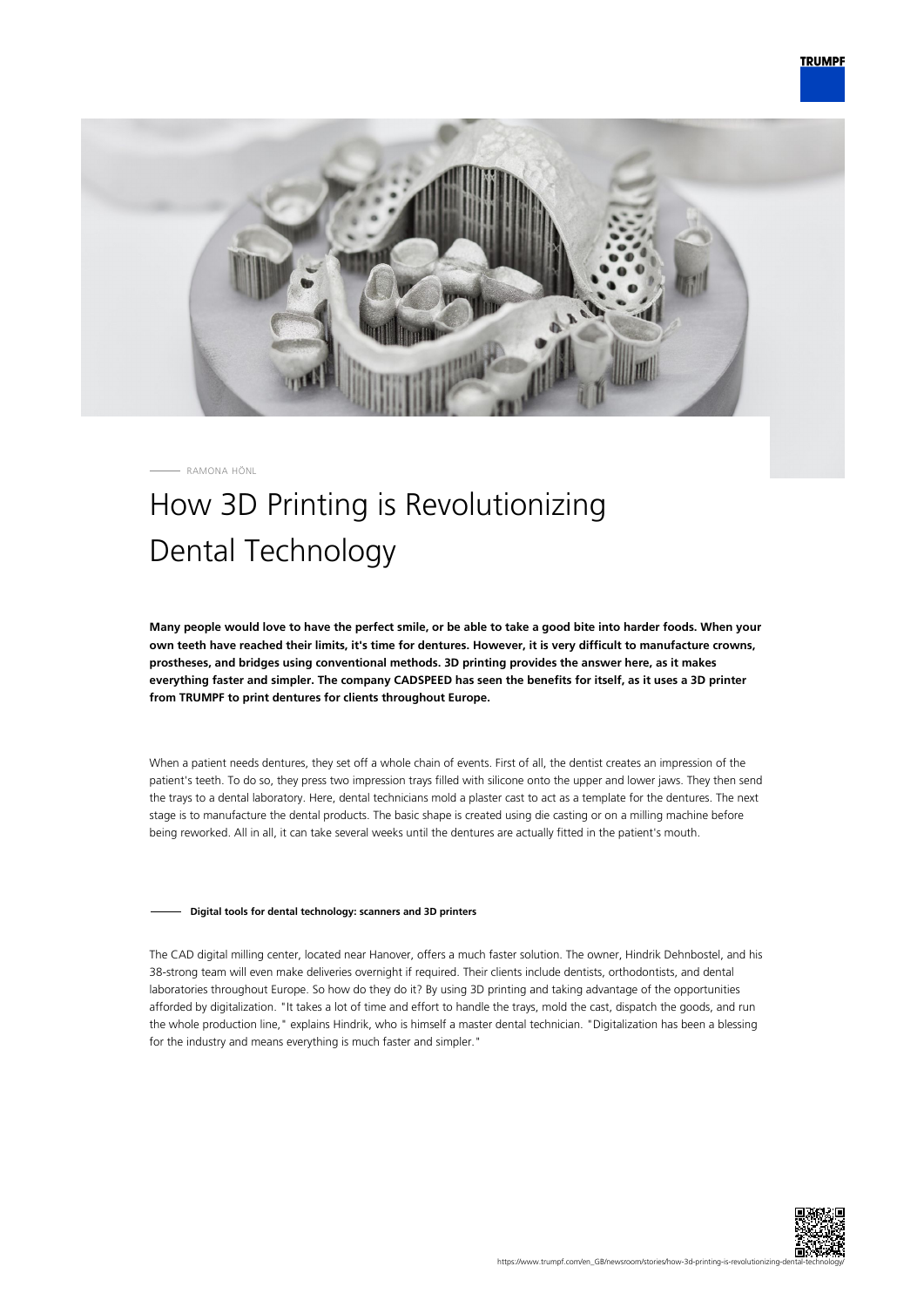

Hindrik Dehnbostel uses a TRUMPF 3D printer to manufacture dentures for clients throughout Europe.



On the TruPrint 1000 3D printer from TRUMPF, two laser beams build up the denture in the powder bed.



Dentures from the TruPrint 1000 3D printer from TRUMPF.

For example, instead of relying on impression trays, CADSPEED offers its clients the use of so-called intra-oral dental scanners. These are manual scanners equipped with sensor systems, which dentists can use to digitally map the patient's mouth in 3D. This data can then be processed further directly, negating the need for a plaster cast. As a result, the whole process is faster, more affordable, and more precise.

## **Improved dental product quality due to 3D printing**

3D printing brings with it a whole host of advantages when it comes to manufacturing dentures. One of the biggest benefits is the improved quality. Dental technicians almost always struggle with space constraints. It's almost impossible to map corners and edges using a milling machine – the tooth is simply too small and the requirements too high. In addition, the tools cannot reach all areas and sometimes break off. Such problems do not exist when using a 3D printer. Even delicate structures can easily be created as the component is built up layer-by-layer and the process is controlled by a software program. There are also no tools which could break.

#### **Less material wasted with 3D-printed teeth**

3D printing also uses the material more efficiently. In the conventional method, dental technicians first create the basic shape and then hollow it out. This means that up to 80 percent of the material ends up being thrown out. In contrast, a 3D printer only needs the exact amount of powder required to create the component. This not only saves you money, it also benefits the environment. A further advantage of 3D printing is that, on an hourly comparison, the whole process is much faster. Dental technicians normally need around 20 minutes per tooth. However, in the space of just two to three hours a 3D printer can manufacture up to 70 teeth per cycle on a platform – which equates to less than three minutes per tooth. "When you're running at full capacity and need to produce a lot, 3D printing really comes into its own," comments Hindrik.

#### **TRUMPF 3D printer produces teeth in three-shift mode**

Since November 2017, CADSPEED has also been using a [TruPrint 1000](https://www.trumpf.com/en_GB/products/machines-systems/additive-production-systems/truprint-1000/) from TRUMPF with multilaser functionality. Two laser beams melt on the denture geometries at the same time, which significantly speeds up the process. Hindrik Dehnbostel